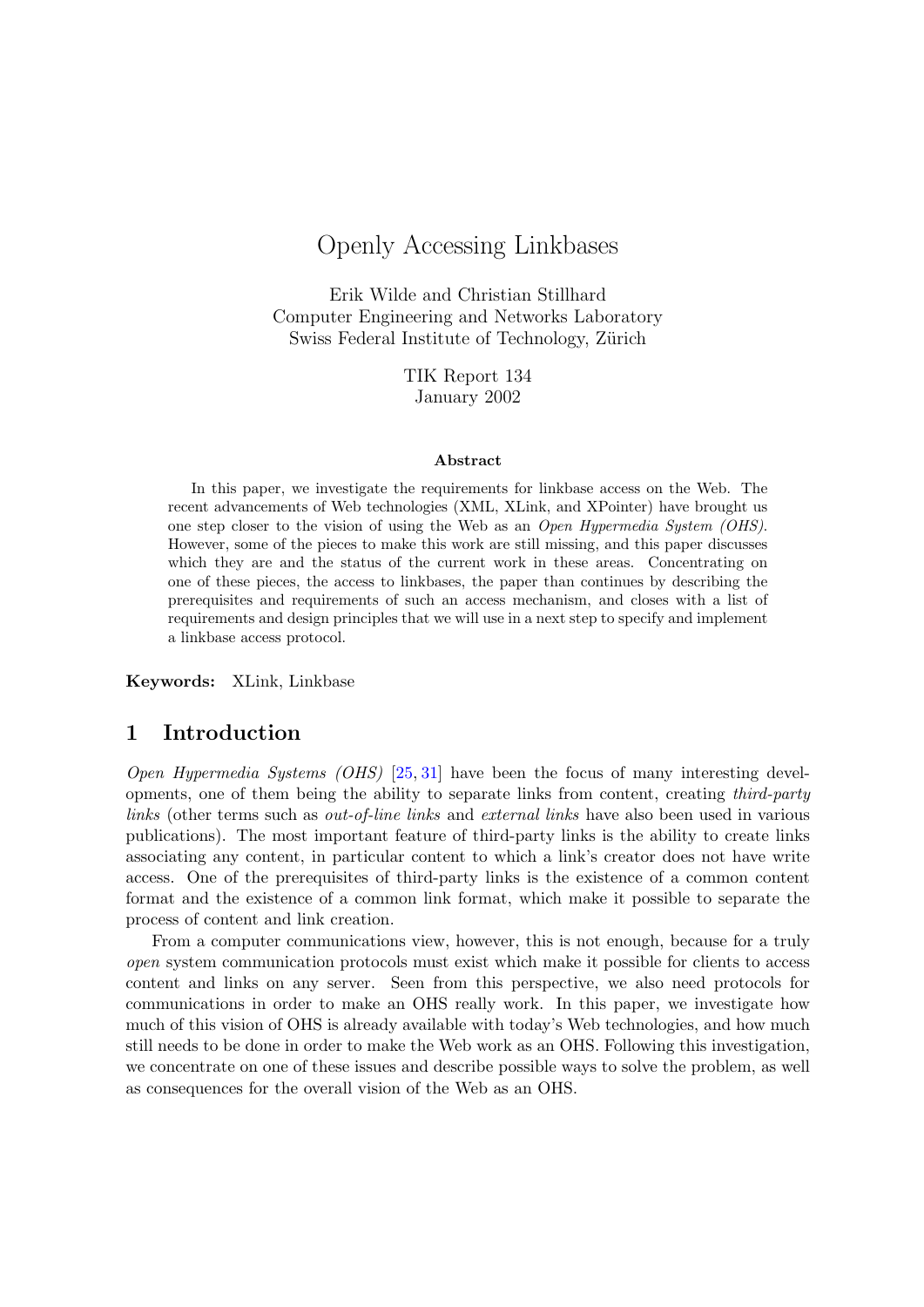### 1.1 Current Technology

As stated above, the Web still has some shortcomings when looking at it from an OHS point of view, and the current list of key requirements for an OHS system shows what is there already and where missing pieces need to be filled in.

• Common content format

The success of the Extensible Markup Language (XML) [\[8\]](#page-12-0) as the new standard for content on the Web is so convincing that all major browsers (Microsoft Internet Explorer, Netscape Navigator, Mozilla, Opera, Konqueror) support it. Even though XML currently is mostly used for generating HTML for delivery to browsers, XML will increasingly be delivered to the client, either as XHTML [\[32\]](#page-13-0), or for new content formats such as Scalable Vector Graphics (SVG) [\[19\]](#page-12-0). In addition, styling (ie, presentation) of XML content is supported by style sheet languages such as Cascading Style Sheets (CSS) [\[6\]](#page-12-0) and the Extensible Style Language (XSL)  $[2]$ .

• Common access protocol

The Hypertext Transfer Protocol (HTTP) [\[20\]](#page-12-0) is the protocol which is used not only for communications between clients and servers, but also increasingly for Web services in fully automated scenarios. In addition to HTTP, established mechanisms can be used for ensuring privacy (HTTP-S [\[35\]](#page-13-0)) and for authentication (HTTP authentication [\[21\]](#page-13-0)).

• Common link format

Embedding links in XML documents so far is still in its infancy, even though the  $Ex$ tensible Linking Language (XLink) [\[17\]](#page-12-0) has been finalized in June 2001, and has been the subject of standardization for more than two years. Client support for XLink still is marginal, but the multitude of possible applications and the opportunity to create much richer hypermedia documents than with HTML's restricted linking model [\[42\]](#page-14-0) will hopefully help XLink to reach critical mass within the next year.

• Common link presentation model

Even though the identification of links in content is possible using XLink, the actual presentation of links, and the behavior of a client traversing links, are not yet determined. First steps towards a model of how to present XLink have been taken [\[39\]](#page-13-0), but it will take some time until a stable standard described how clients should handle XLinks.

• Common fragment identification method

The embedding of links into XML documents using XLink is only one side of the coin. The other side is the issue of what these links can link to. This is the question of fragment identification. While resources in the Web are always identified by Universal Resource Identifiers (URIs) [\[4\]](#page-12-0), the format of fragment identifiers is another issue. The XML Pointer Language (XPointer) [\[16\]](#page-12-0) is currently being standardized, but it is not clear whether it will be universally accepted and implemented.

• Common access to linkbases

While XLink includes a mechanism for pointing to linkbases (described in detail in Section [2\)](#page-3-0), many of the questions arising when thinking of XLink being used as the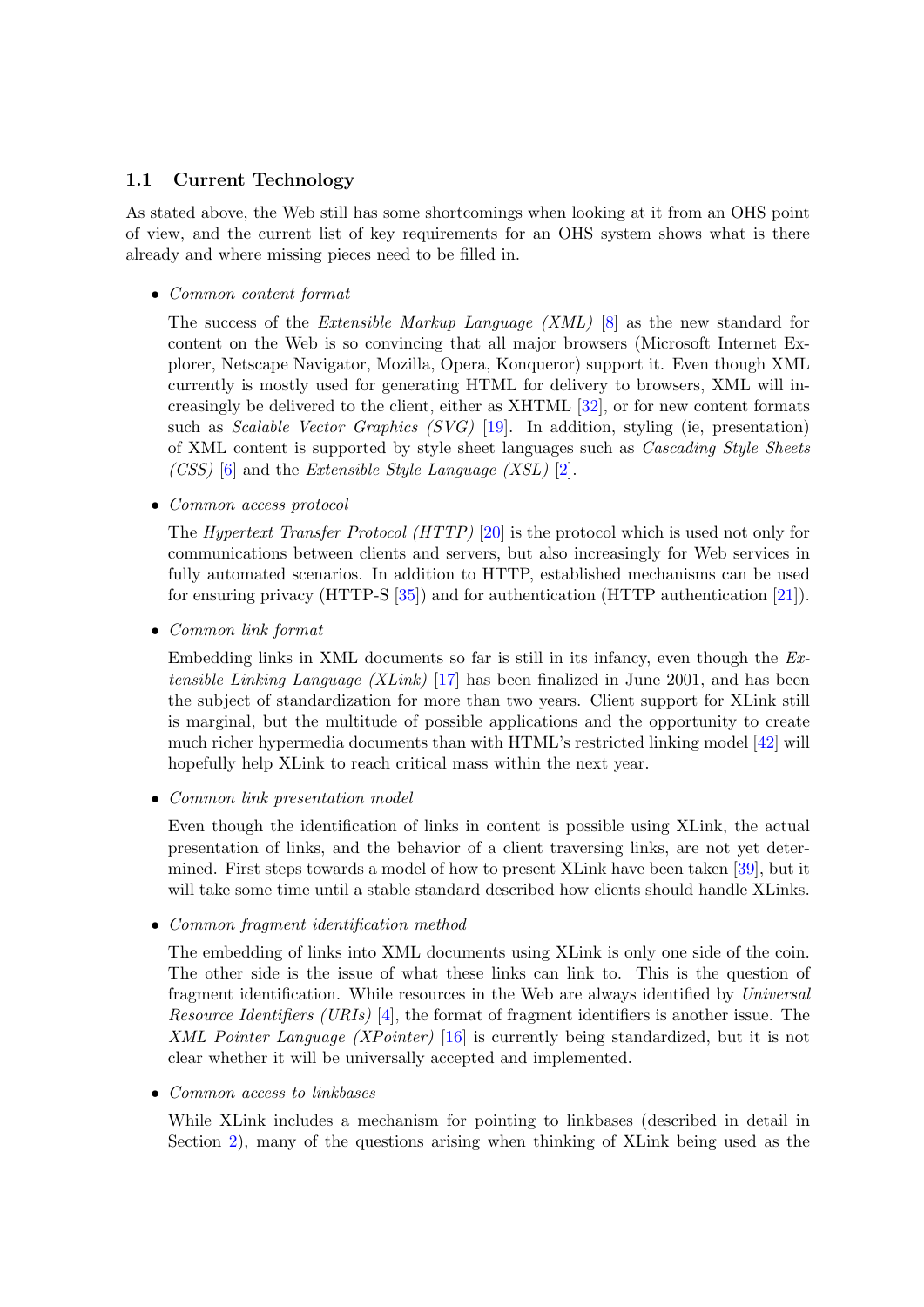format for OHS information on the Web are still unsolved. Tempting perspectives have been presented by WEINREICH et al.  $[40]$ , but some of the underpinnings still need to be created in order to make the vision become reality.

It can be seen that even though the recent developments in Web technology have made available some of the required components for making the OHS vision come true, there still are some pieces missing. And without the link presentation, the fragment identification, and the linkbase access question being solved, it is simply impossible to implement interoperable clients and servers for an OHS-enabled Web. While link presentation and fragment identification are currently worked on, the question of a common method for accessing linkbases still needs to be tackled, and this paper is a contribution to this process.

#### 1.2 Where we're heading

More generally however, this paper aims at paving the path for the adoption of XLink and its full support by browsers. We believe that in order to be successful for the Web, open hypermedia must be really open. Existing systems supporting third-party links such as the Distributed Link Service (DLS) [\[9\]](#page-12-0), or Webvise [\[23,24\]](#page-13-0), implement OHS, but make it hard for independent software developers to create components which could be used in conjunction with the prototypes, because they are based on their own proprietary data and link models. While the applications scenarios of these systems were very inspiring, they also to differing degrees rely on a closed-world assumption. Based on the recent developments in Web linking technologies, WEINREICH et al.  $[40]$ , WILDE and LOWE  $[41]$ , and EL-BELTAGY et al.  $[18]$ discuss interesting applications of third-party links, but even though XLink is stable, there still is no access protocol for linkbases.

In the context of the *Open Hypertext Protocol (OHP)* [\[14\]](#page-12-0) activities, it was planned to specify a protocol for an OHS which also would include linkbase access as one of its tasks. However, OHP is still under development, and major shifts in the orientation of OHP have been proposed [\[28\]](#page-13-0). Furthermore, we strongly believe that OHP mainly (and very well) serves research purposes, while our goal is to work towards a linkbase access protocol that seamlessly fits into the existing and evolving components of the Web. Recently, De Roure et al. [\[15\]](#page-12-0) have published a survey of possible link service infrastructures (as part of the ongoing DLS development efforts), and have come to the conclusion that the *Lightweight Directory Access* Protocol (LDAP) is well-suited to match the requirements of access to large, distributed linkbases (other protocols considered were HTTP and Whois++).

In Section [3](#page-4-0) we present a linkbase access model that is targeted for the Web, and therefore based on the XLink linking model. One of the key requirements is that the access protocol should be as ubiquitous as possible, for example to aid linkbase access through firewalls. We are trying to walk the path of many Internet standards which tend to be on the simple side in favor of being easy to understand, use, and implement. Of course, the danger here is to make it too simple to be useful, but the success of the Web is a great example of the fact that this threshold apparently seems to be very low, as long as the possible applications provide clear benefits to users. We do not attempt to provide a protocol for all possible linkbase access scenarios, our intention is to create a linkbase access method which fits into the frame given by existing or emerging Web technologies.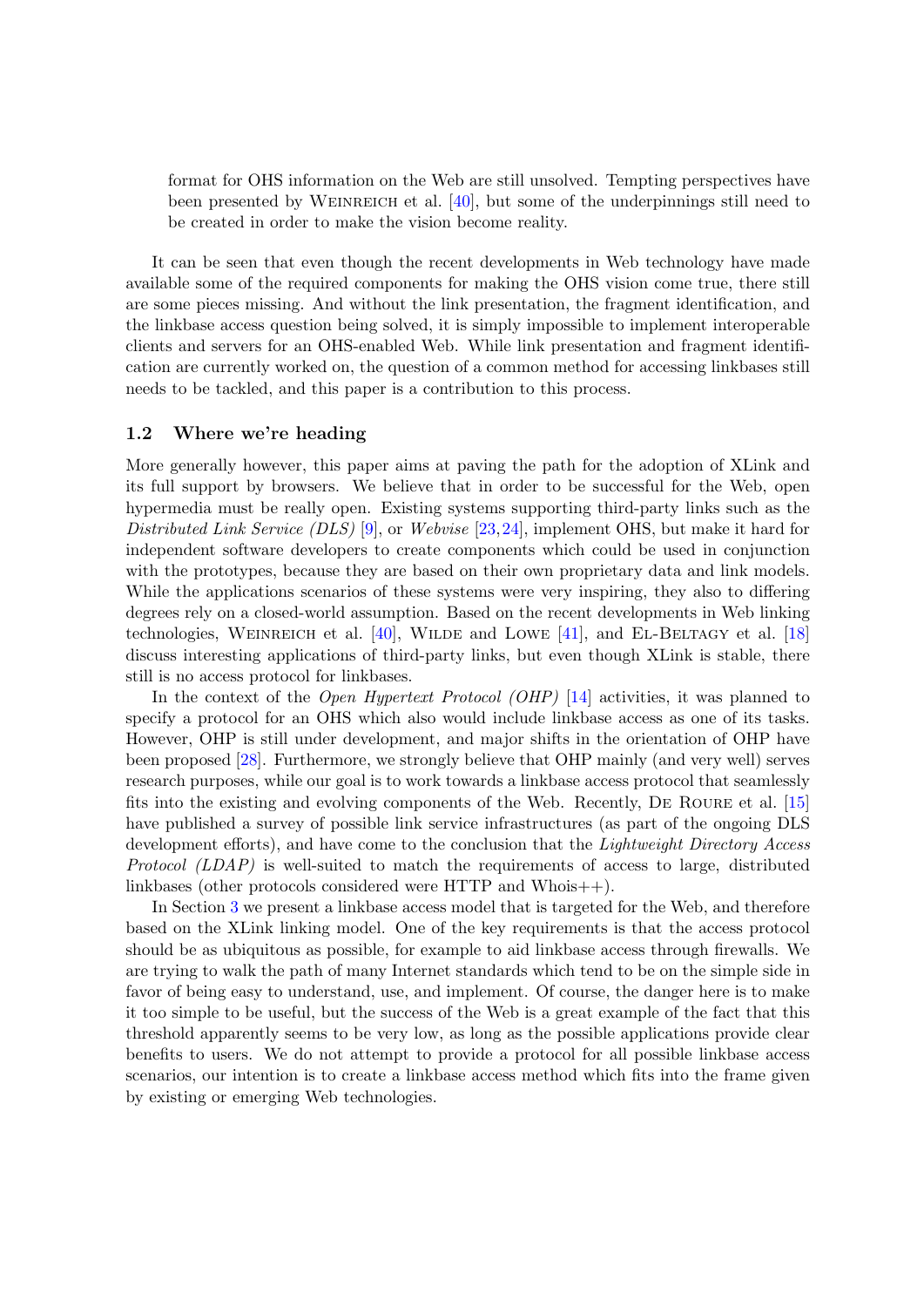## <span id="page-3-0"></span>2 XLink

The Extensible Linking Language (XLink) [\[17\]](#page-12-0) defines how links can be embedded in XML documents. Basically, XLink defines a mechanism for assigning link semantics to XML elements. The linking model of XLink has been the topic of a long discussion, and finally W3C settled for a compromise between HTML's extreme simplicity and very complex linking models (for a detailed analysis of the expressiveness of links refer to MOREAU and HALL  $[29]$ ). One of XLink's most important steps beyond HTML's linking model is its support of third-party links. The advantages of external links for a multitude of hypermedia applications have been described by many authors, for example by VITALI [\[38\]](#page-13-0) and VERBYLA [\[37\]](#page-13-0).

While XLink's linking model is rather simple and by some people may be considered too simple, it should always be kept in mind that XLink should be regarded as the Web's link  $interchange$  format<sup>1</sup>, this perspective of looking at XLink for example has been explored by HALSEY and ANDERSON  $[26]$ . It is perfectly possible for information providers to use a much richer linking model internally, as long as they provide a mechanism to map this internal linking model to XLink as soon as linking information has to be delivered over the Web.

#### 2.1 XLink Linkbases

XLink explicitly mentions linkbases and reserves a special role for links to point to linkbases. In XLink, a linkbase simply is an XML document containing XLinks. XLink remains silent how this could be effectively implemented when linkbases become very large, but this is acceptable because XLink is merely dealing with the exchange of links. However, in order to effectively implement large linkbases, additional mechanisms are required for querying a linkbase and retrieve only a subset of the links contained in this linkbase. The challenges and problems of dealing with large linkbases have been described by THISTLEWAITE  $[36]$ , ASHMAN et al. [\[3\]](#page-11-0) and Davis [\[12,13\]](#page-12-0), and for this paper we consider the question of how to create and maintain such a linkbase out of scope.

However, the question remains how clients can access and query linkbases. As a first approach, the XML Query Language (XQuery) [\[5\]](#page-12-0) or a subset thereof can be considered, but a closer view reveals some problems: While XLink defines its own linking data model, XQuery only operates on the XML structure, not taking into account the semantics of XLink constructs (such as default arcs for links in case of no arcs being explicitly specified). Furthermore, XQuery (still under development) is going to be rather complex, and it is questionable whether it would be a good idea to require all clients and servers which want to support linkbase access have to support XQuery.

Our approach therefore is to first define an abstract data model of XLink information, and then to define the linkbase access on top of this model. Even though this approach introduces another abstraction layer, it avoids all problems that come from a query method operating directly on a syntax, rather than its underlying semantics.

#### 2.2 XLink Information Set

The first thing of XML to be standardized was the syntax. Later, when it became apparent that several other standards should be based on XML's data model rather than its syntax,

<sup>&</sup>lt;sup>1</sup>In the same way as HTML currently is the content interchange format, which very often is generated from more complex data formats such as databases or content management systems.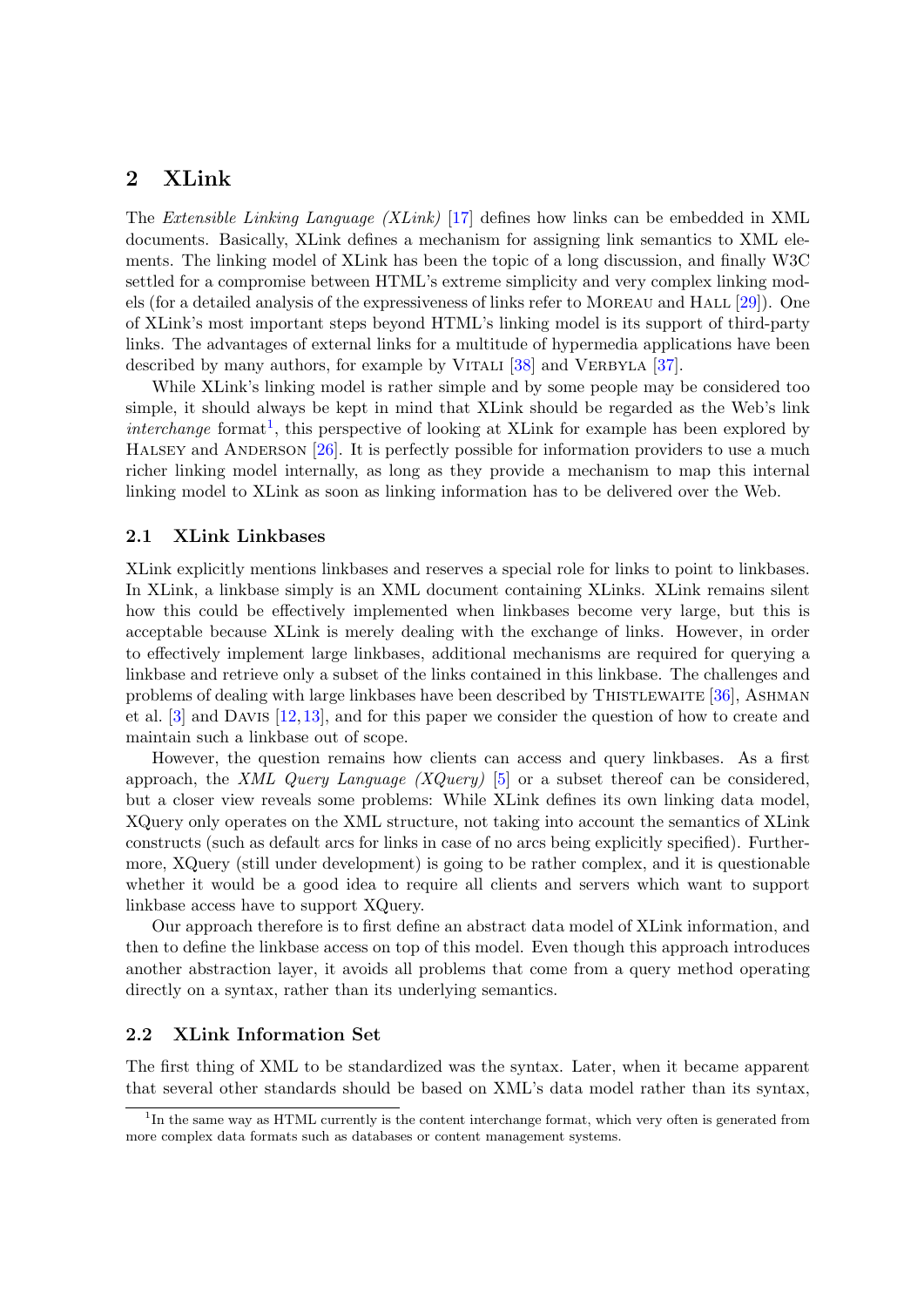<span id="page-4-0"></span>the XML Information Set (XML Infoset) [\[11\]](#page-12-0) was standardized, describing the abstract data model of XML documents. XLink's development is pretty similar. So far, only the XLink syntax has been formally standardized (the underlying data model is described by the specification's prose, but there is no formal model of it). However, it has already become apparent that a formal XLink Infoset, for example in the form of XLink Infoset contributions, would be useful, and Walsh [\[39\]](#page-13-0) has published a first approach towards an XLink Information Set.

At the time of writing, it is not clear if and when W3C will work on the XLink Infoset, but we believe that in the same way as the XML Infoset has become essential for a number of XML-related standards (eg, XQuery), the XLink Infoset will be very useful for different link-related areas, such as the presentation of links [\[39\]](#page-13-0), or the linkbase access discussed in this paper. We therefore assume that an XLink Information Set will become available in the near future, and as a first approach we base our considerations on the model presented by WALSH [\[39\]](#page-13-0).

## 3 Linkbase Access

Based on an abstract model of XLinks linking model, linkbase access can be regarded as a way for clients to request links from a server providing this service. This approach to linkbase access is a bit different from the query-based approach and deserves some closer inspection.

#### 3.1 Queries vs. Services

Seeing that XLink views linkbases simply as documents containing XLinks, it is tempting to see the task of extracting links from a linkbase simply as a query into this XML document. W3C currently is developing the *XML Query Language (XQuery)* [\[5\]](#page-12-0) for making queries into XML documents. However, the query view of linkbase access has some serious disadvantages:

• XQuery operates on the XML Information Set

While access to a linkbase should operate on XLink's data model (the XLink Infoset we introduced in Section [2.2\)](#page-3-0), XQuery operates on the XML Infoset. Consequently, certain characteristics of XLink (such as default arcs) are not reflected in the data model XQuery operates on.

• *XQuery is a complex standard* 

XQuery is still under development, but the currently available draft documents clearly show that it will be a complex standard. XQuery is targeted at a much more complex goal than the requirements we have for linkbase access. An alternative would be to define a profile of XQuery (once it is stable), so that linkbase access would not require full XQuery.

• Exposing the linkbase to the outside

Querying the linkbase with XQuery would result in exposing the linkbase to the client, who could download the complete linkbase systematically by using appropriate XQueries. This problem again could be addressed by using XQuery profiles, but generally a query language exposes a lot of the underlying data structures.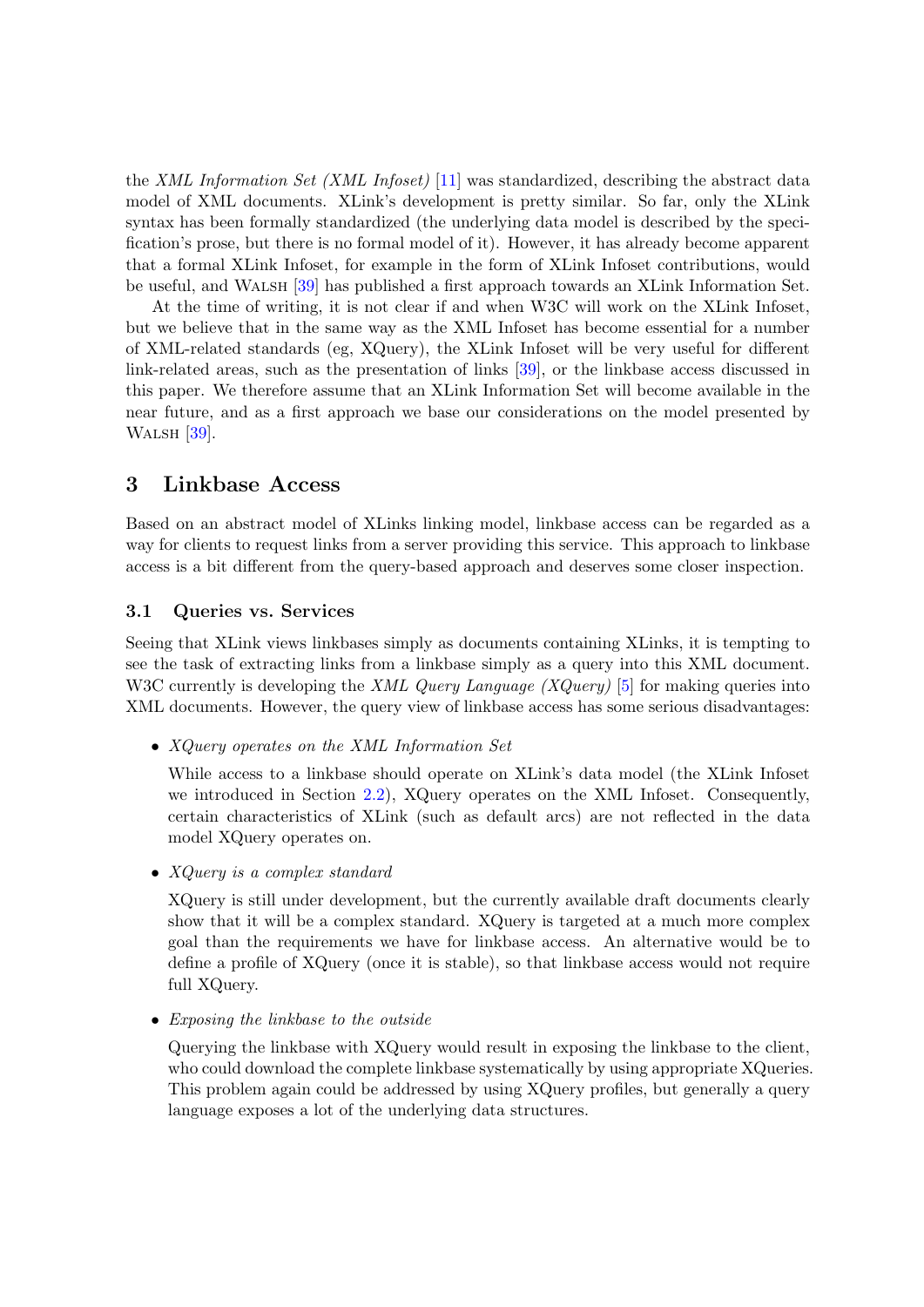• Requires intelligence on the client side

Depending on the goal of the client, it may be necessary to create very different queries in order to retrieve the desired links. The client would have to be intelligent enough to compose these queries, which — depending on the linkbase's design — can be hard.

Based on these observations it is our conclusion that a query-based access to linkbases is not the best approach. It is more advisable to model linkbase access as a service, where the server provides the service to deliver links based on the parameters specified by the client. This by no means restricts the way how servers actually implement the service, and this is one of the beauties of the service-based approach. In the simplest case, a linkbase server may directly use the parameters as input to XML technologies such as XQuery or XSL Transformations (XSLT) [\[10\]](#page-12-0) in order to produce the links to be returned. On the other hand, servers may use very complex mechanisms to generate the links. For the client, this question of how the service is implemented is irrelevant, as long as the server returns the XLink-encoded links as requested.

In accordance with Internet design principles, the service interface should be as simple as possible. We believe that basically two kinds of requests can be differentiated, that must be supported if large linkbases should be usable via the linkbase access service:

• Browsing the linkbase schema

For large linkbases, it is crucial that the links are structured according to a schema<sup>2</sup>. For example, a user might want to have all links that associate occurrences of a certain name where this name is participating as a "book author" in a link. However, in order to make such a request, it is necessary for the client to have access to the linkbase schema. The linkbase access service therefore must make it possible for a client to access and/or browse the linkbase's schema.

If, for security reasons, the linkbase provider does not want to expose the linkbase's schema, it is of course possible to disable these services. However, for large and diverse linkbases, schema access will be crucial to enable users to explore and fully exploit the information stored in the linkbase.

• Retrieving XLinks

Even though linkbase schema browsing may be essential to define reasonable filters for requesting links, the ultimate goal of linkbase access is the retrieval of links. Retrieving XLinks simply works by submitting a request, and as a result getting back an XML document (an XLink linkbase) containing all the links that satisfy the request's criteria.

While the data format for the second service (retrieving XLinks) is obviously XLink, the question becomes imminent which data model and format to chose for the access to linkbase schema information. XLink's support for link semantics is pretty simple by providing three attributes to carry application-specific semantic data (in the form of text and URI references). Applications may choose to use that data for semantic information that is associated (such as that the arc roles "daughter" and "son" are both sub-roles of the arc role "child"), but this is beyond XLink's scope.

<sup>&</sup>lt;sup>2</sup>Here we do not speak of the schema of XLink itself, but a higher-level semantic schema that in many cases will be used to semantically describe the links. This schema can be thought of as *metadata* describing the links.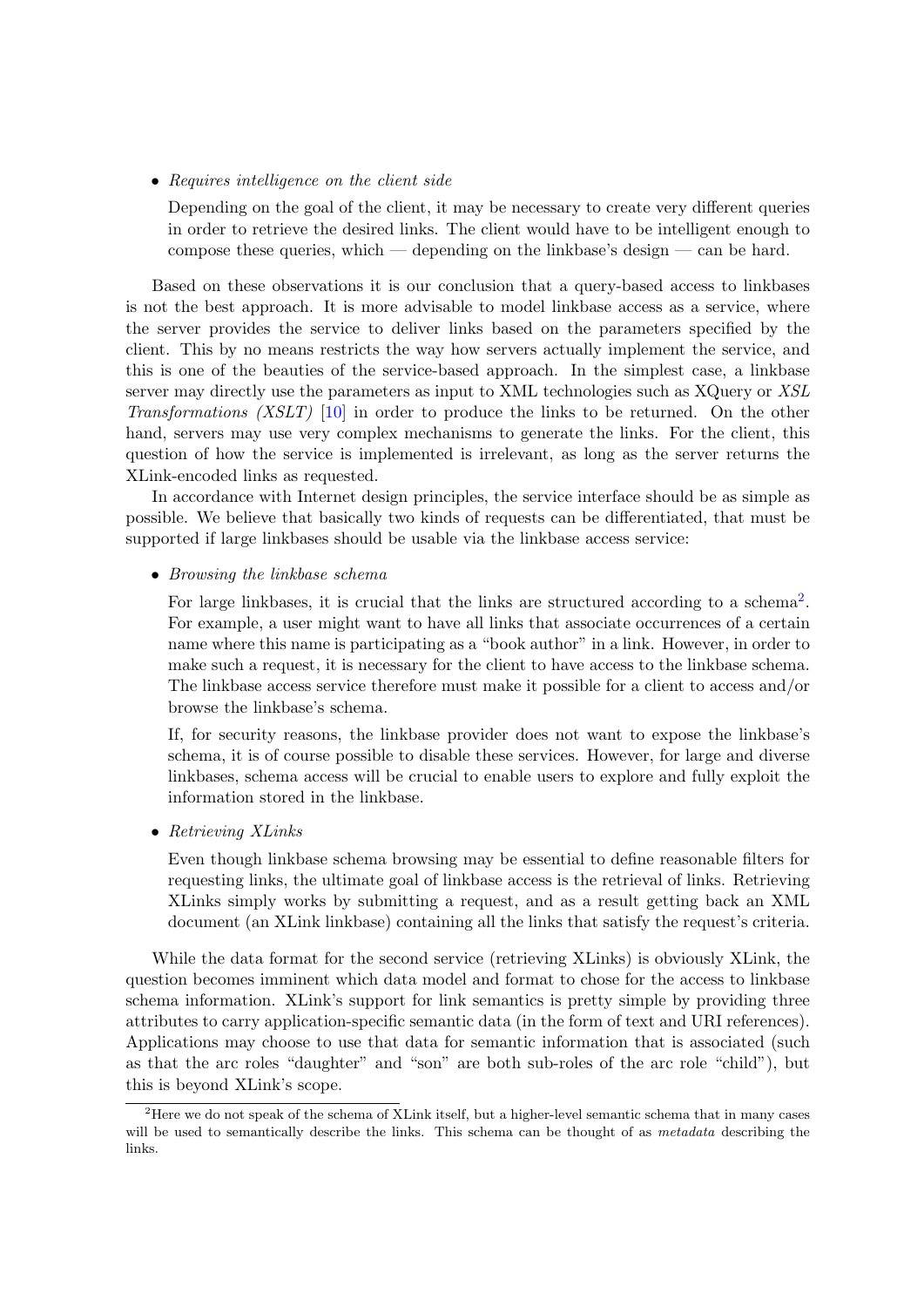In theory, navigating through a linkbase's schema data could be very interesting and also would enable users to at least partly "understand" the linkbase's content. Linkbase schema data could be delivered in a number of way, such as XLink itself, Resource Description Framework (RDF) [\[27\]](#page-13-0), or Topic Maps [\[33\]](#page-13-0). However, since XLink does not prescribe any particular schema format, we believe that linkbase schema access should be as simple as XLink's model of semantic information, which is simply sets of values. Any interpretation of these values is application-specific and should be processed by higher layers.

## 3.2 Underlying Protocol

While the service-based perspective is much better suited for linkbase access than the querybased (mainly it focuses more on the "what" of linkbase access than on the "how"), there still remains the question how to access the service over a network. This question involves questions which are important for all protocols which should be used on a large scale. Some of the issues include:

• Support

It would not make sense to develop a completely new protocol, so it is very likely that existing reliable end-to-end protocols will be used as transport mechanism. Any transport protocol that should be considered should be supported by as many existing applications as possible, so that adoption is more likely.

• Efficiency

A client may access several linkbases for every resource it is processing, so linkbase access should be as efficient as possible. In particular, it should be possible to use persistent connections.

• Privacy

In some scenarios it may be desirable to protect the exchange of information, so an encryption mechanism should be supported.

• Authentication

Linkbases may very well be offered commercially, in which case users will need to pay for linkbase access. In this case, authentication procedures are required, which also should be supported.

• Caching

Caching should be supported, even though it is unclear how well caching will work in a scenario where most clients will compose unique queries.

• Firewalls

Firewalls a very common today, and many of them are configured in a way which only permits a limited number of protocols to pass through. It should be taken care that the linkbase access protocol is not blocked by firewalls.

• Redirection

While linkbase services are expected to have a long lifetime, it is very well possible that the service (if only for technical reasons) has to be moved. In this case, it should be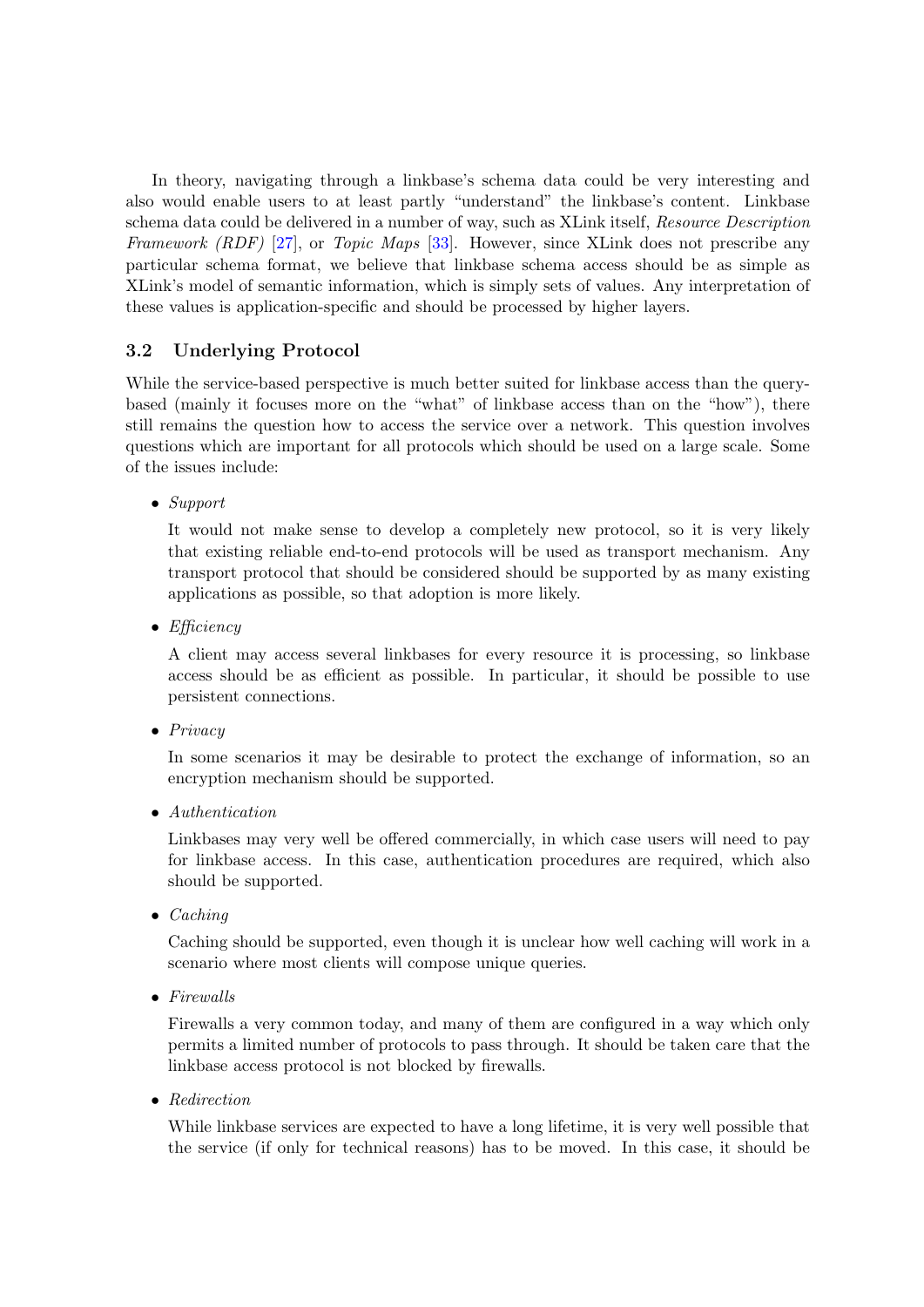easy to redirect users of the service to the new location, and maybe also inform them whether this move is temporary or permanent.

Looking at this list of requirements, it becomes clear that HTTP is a very good candidate for the underlying protocol. Not only does it satisfy the requirements, it also has become the de facto standard for Web services, and in many cases the approach now is to choose HTTP unless there are really convincing reasons against it. We believe that HTTP is appropriate in our case, but this does not really solve the problem.

Layering services on top of HTTP can be done in different ways. Queries can be appended to the URI in the request, in which case the query needs to be encoded in URI syntax (HTML forms work this way). It is also possible to make services accessible by inventing new methods and/or header fields, which in fact extends the protocol (one example for this approach is WebDAV [\[22\]](#page-13-0)). As another alternative, service access data can be encoded in the messages' entity field, in which case data often is encoded in XML (there are many examples for this which are collected by W3C's XML Protocol activity). All these alternatives have advantages and drawbacks, and while be are strongly in favor of using HTTP as the underlying protocol for linkbase access, we haven't yet decided in which way we will do it.

### 4 Existing Implementations

The service-based approach to linkbase access opens a very wide field for linkbase service implementations. In particular, any of the existing linkbase projects or products, such as DLS and Webvise mentioned above, could be easily adapted to the new access paradigm by adding a component that maps their internal data model to XLink and vice versa. Users could then transparently choose from different linkbases without the need to know how they are built internally.

Very simple implementations of linkbases could use XSLT to extract links from their internal linkbase (even though XSLT tends to be slow, so performance problems would be likely to occur), while more advanced linkbase services could use any information they want to, for example the client's capabilities and preferences as communicated through the Composite *Capabilities/Preference Profiles (CC/PP)* [\[30\]](#page-13-0), in order to service the requests.

In fact, when thinking about accessing linkbases, it should always be kept in mind that XLink can be regarded as an exchange format for links on the Web, so nothing forces linkbase providers to use XLink internally. Linkbase providers can use whatever link model they see fit, the only thing they must implement is a mapping of their internal link model to the XLink Infoset and vice versa, so that they are able to process requests.

## 5 Requirements and Design Principles

Based on the observations made so far, we have compiled a list of requirements and design principles for the linkbase access protocol. In order to make the list more easily understandable, we have chosen to adopt the terminology from RFC 2119 [\[7\]](#page-12-0), which is commonly used to indicate requirement levels.

• Supported link model

The protocol must provide full support to the linking model of XLink. Servers may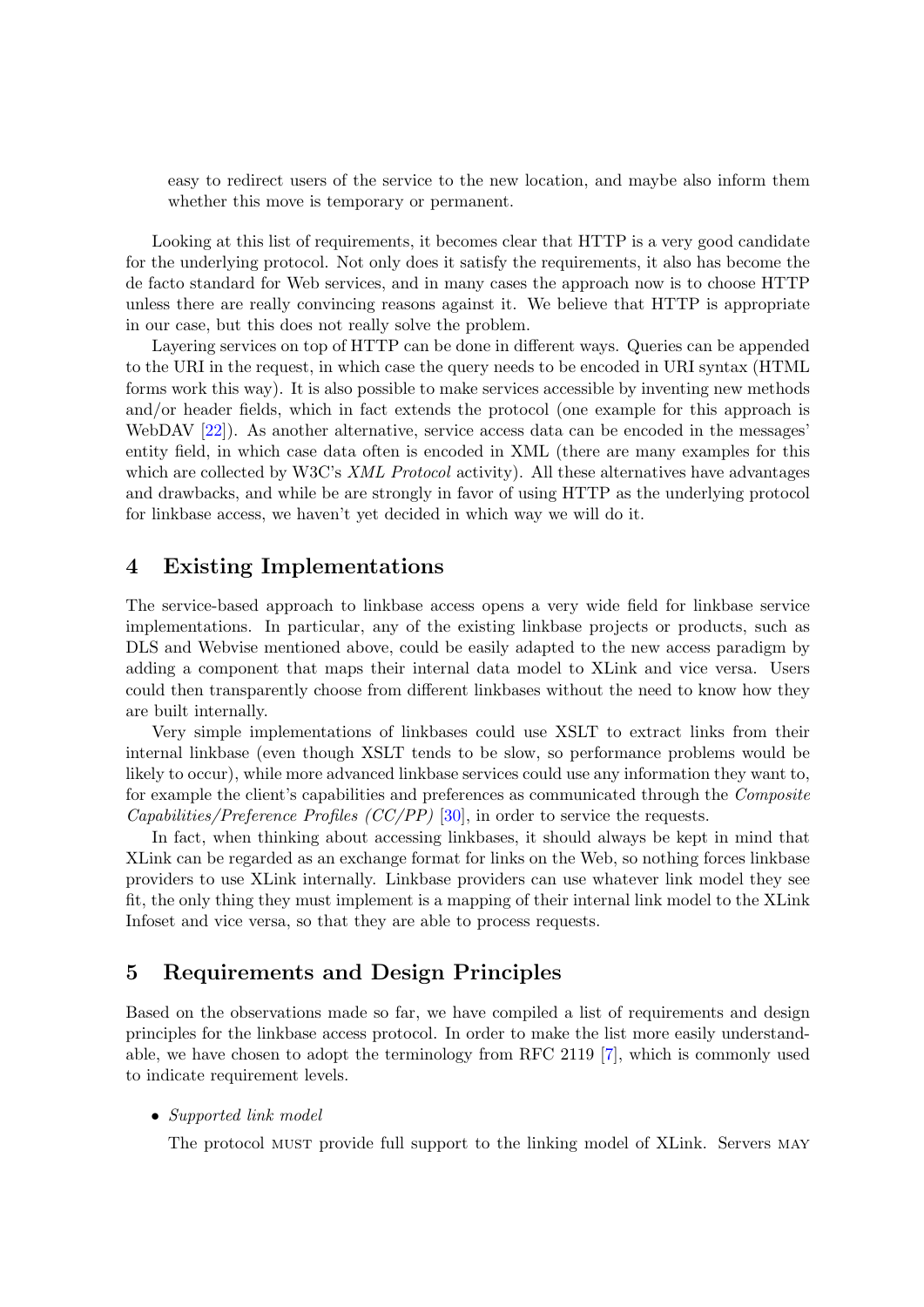choose to use other linking models internally, but if they do so must provide a mapping to the linking model of XLink.

• Access modes

The protocol must not allow write access to linkbases. Even though write access is desirable for many interesting application scenarios (such as annotation systems), the requirements of managing write accesses to link bases are very complex and out of scope of our work. The protocol therefore must only allow read access to linkbases.

• Adaptable to the existing Web infrastructure

The protocol SHOULD NOT require any changes in related standards. Existing technologies should be used as far as possible. However, because some of the required foundations are not yet in place (in particular, the XML Infoset), the protocol may be based on available draft documents.

• Simplicity

To ensure quick adoption and implementation, easy understanding and maintainability of the protocol, the protocol should be as simple as possible, and the specification should be concise and easy to understand.

• Extensibility

The protocol should be designed to be open for evolutionary steps in order to allow evolution of the implementing parties. In particular, even though the link model supported by the protocol itself is the XLink link model, it must be possible for implementations to exchange information about link model extensions, and to exchange information about the supported extensions. However, in order to avoid non-interoperable implementations, all implementations must support the XLink link model.

• Openness

The protocol MUST be able to cover future extensions to XLink, without invalidating all existing implementations.

• Related standards

Related standards SHOULD be considered and MAY be used as parts of the protocol if they satisfy all requirements. In particular, their stability, simplicity, and functionality need to be appropriately developed. The protocol should not define yet another query mechanism if the existing ones cover the requirements.

• Transition to the new protocol

Both parties involved in a linkbase access, client and server, should not make assumptions whether the other party supports the linkbase access protocol. A request to a server that does not support the protocol should result in the delivery of the complete linkbase. On the other hand, a client that does not support the protocol SHOULD be able to request a linkbase from a server that implements the protocol. However, servers may refuse to respond with a complete linkbase for security or efficiency reasons.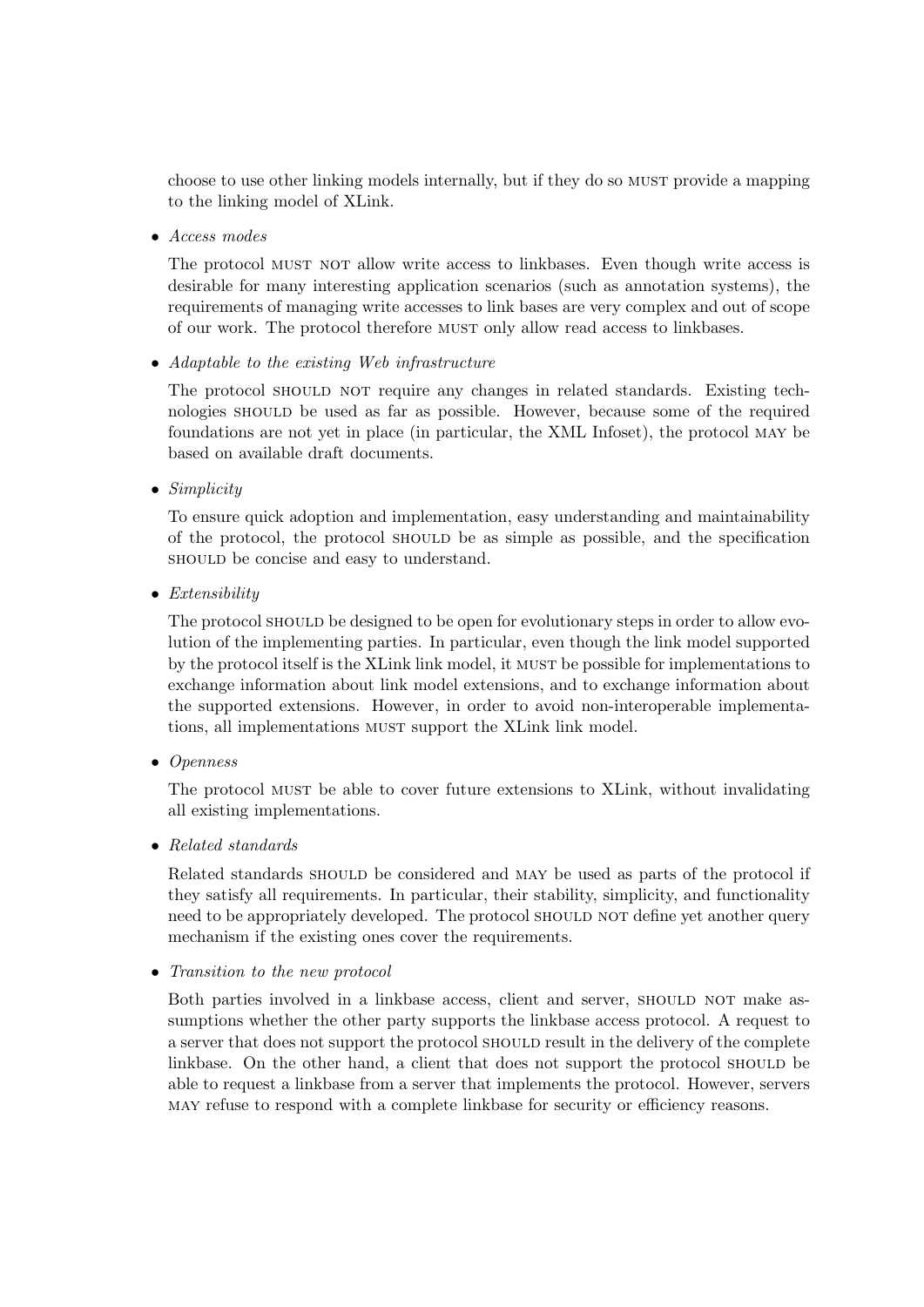### • Configuration language

User configurations for accessing linkbases include predefined queries or query parameters that are maintained by the client. These configurations can become complex, especially if they cover many different linkbases. There must be a language to submit configurations from a server to a client (eg, to communicate a configuration which has been determined via a Web-based user dialog), and from a client to a client (eg, if a user switches clients and wants to use the same configuration for linkbase access with both clients).

• Generic links

XLink's data model does not explicitly include generic links. However, the protocol should include mechanisms so that generic linking applications are supported, for example by clients submitting content to the server, which then uses this content to compute the required links.

• Access to every attribute in the XLink namespace

XLink's data model heavily depends on the XML attributes defined in the specification. The protocol must provide access to all these attributes and enable clients to request links based on filtering these values. However, the server may choose how to provide access to these attributes, or refuse to serve certain requests (eg, requests which would result in the whole linkbase being returned as a result).

• Access to attributes of linking elements that are from a non-XLink namespace

XLink is open for extension. For example, XLink elements may have attributes with linking semantics that are not contained in the XLink namespace. Additionally, in future XLink versions, the set of global attributes in the XLink namespace might be extended. Therefore, it must be possible to specify conditions for non XLink-namespace attributes as well. However, the server may choose how to provide access to these attributes, or refuse to serve certain requests (eg, requests which would result in the whole linkbase being returned as a result).

• Resources that are referenced in semantic attributes

XLink supports application linking semantics by defining attributes which must contain URI references to resources which then define the semantics. The format and interpretation of the resources is not part of the XLink specification. The linkbase access protocol must provide access to these linking semantics by supporting some kind of container format for conditions for the content of XLink's semantic attributes. Implementations are free to support any number of these additional semantics (including none). The protocol should not make any assumptions about the format of these semantics resources.

• Restrict the size of the returned linkbase

Linkbases can be very big. Thus, accessing a linkbase may result in very many links being returned, and in order to avoid unnecessary exchange of data, clients must be able to specify the maximum size of the returned linkbase in terms of number of links and/or number of arcs and/or number of locators. Additionally, servers may use internal limits and refuse to serve requests which result in more links/arcs/locators than permitted.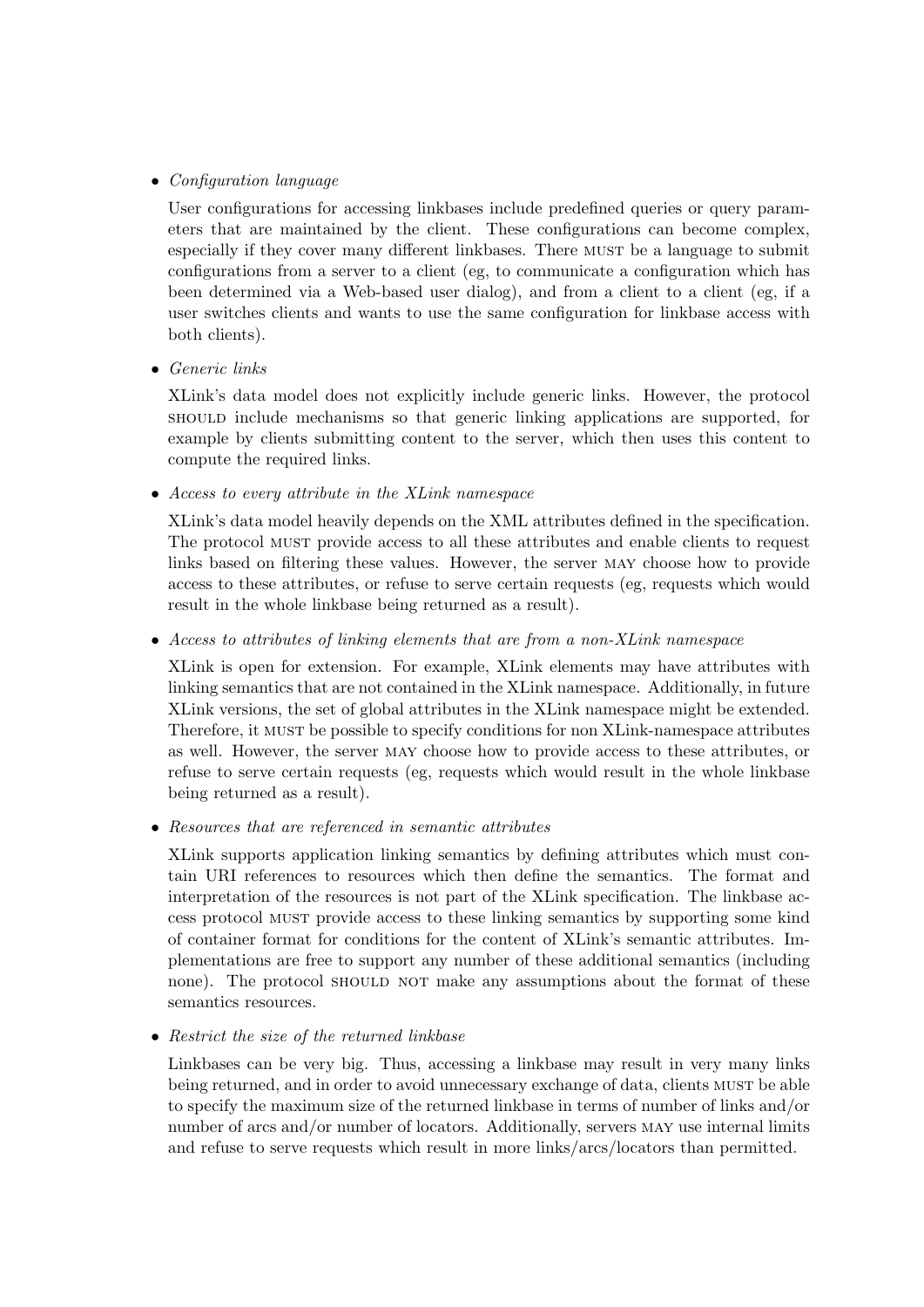#### • Delivery of local resources

XLink supports local resources, which are resources contained in the link itself<sup>3</sup>. These resources may be of any size, so clients may want to exclude them. Consequently, clients must be able to suppress the delivery of local resources, in which case the server must strip the resources from the links before delivering them. The server MUST make sure that after stripping the local resources the links still remain valid (ie, there are no arcs pointing to stripped local resources).

• Chained linkbases

XLink allows chained linkbases by using links within linkbases that point to linkbases. Servers may follow links to linkbases themselves (thus acting as clients in another linkbase access, creating a chain of linkbase accesses), or they may choose to not make chained requests and return the linkbase link to the client. Consequently, clients must be able to handle links to linkbases being returned from servers, and they may handle them as appropriate for the application (ie, either ignore them or use them for further linkbase accesses).

• Processing steps to integrate query results must be provided

Linkbase accesses can be initiated because of different reasons, such as processing a resource referencing a linkbase, accessing a linkbase because of client configuration, or accessing a linkbase on user request. The protocol must define processing steps how to integrate the results of multiple queries.

• Processing model

In general, the protocol must specify a processing model which describes how to process the data being exchanged. In particular, the connection between the linkbase schema (as represented by the attribute values of semantic attributes) and linkbase content must be clearly defined.

• Usage scenarios

In order to make adoption and implementation of the protocol more easy, usage scenarios (including sample messages being exchanged) must be provided. This part probably is going to be informative only, but can nevertheless be crucial for the success of the protocol.

This list of requirements and design principles is rather long, and there are many possible design to satisfy them. We are currently working on specifying a protocol by defining services for accessing linkbases. When these services satisfy all our requirements and design principles, we will work on layering them on top of an existing transport mechanism. It is very likely that this will be HTTP, but the exact way in which this embedding will be done is an open issue.

## 6 Future Work

As mentioned already, the linkbase access protocol only is one of the missing pieces in the open linkbase access jigsaw. What also need to be done is work on the XLink Infoset, which

<sup>3</sup>Because XLink uses XML syntax, local resources are always XML resources.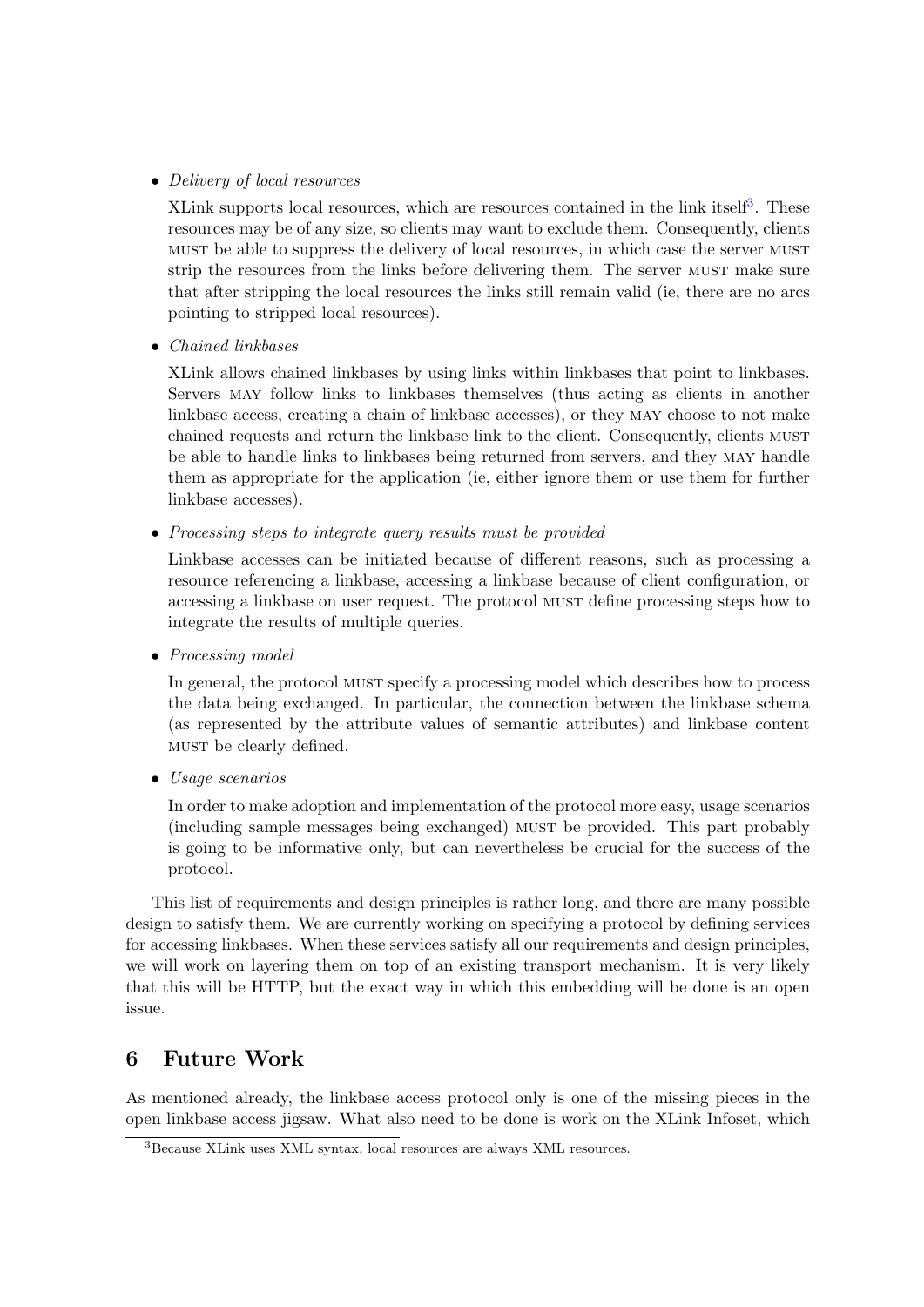<span id="page-11-0"></span>we hope will be done by W3C in the near future. The issue of link presentation also need to be solved, and even though the W3C note [\[39\]](#page-13-0) presents interesting concepts, more work needs to be done in this area. XPointer also has not yet reached recommendation status, but the specification seems to be stable, even though there are problems with its adoption by software suppliers.

On a different layer, the whole issue of linkbase schemas still needs to be explored, and this is a very wide and open field. From the linkbase access point of view, this can be regarded as a higher layer problem, which could be solved by a separate method for accessing linkbase schemas. Other words for this concept are linkbase metadata or linkbase ontology, and the number of activities currently investigating this kind of information is enormous. While there certainly already is a lot of knowledge about metadata/ontologies, this still needs to be brought to the level where it could be used by average users using their standard browser, and we believe that this would be a huge step towards the vision of the *Semantic Web*.

## 7 Conclusions

We believe that linkbases will become very popular with Web users, but this will only happen if the technology is there to make it happen. While the development of XLink is finished now, other parts of the jigsaw are still under construction or simply missing. This paper is our contribution to the issue of accessing linkbases through an open protocol, which is based on open data models. Our current work is focused on specifying and implementing a first prototype of our linkbase access protocol, and it is our goal to submit this protocol as a proposal to the Web community in the form of a W3C note.

The ideal way would then be to see the protocol being discussed by the Web community, re-design it, and then provide open implementations in the form of an Apache module and integration into Mozilla, so that real-world applications can be tested and evaluated. At this point in time, advanced linkbase interfaces like the one sketched by WEINREICH et al. [\[40\]](#page-13-0) could be implemented and tested on a large scale.

The lessons we learned when thinking about the requirements were the following: Even though "Open Hypermedia Systems" are "open" in the sense that they are open to create hypermedia structures separately from existing content, they are still "closed" in the communications systems sense of the word. The vision of "Open Communication Systems" includes open and standardized communication protocols and data formats, and it will take some more time until the Web is an "Open Hypermedia Systems" as well as an "Open Communications System".

## References

- [1] Proceedings of the 11th ACM Conference on Hypertext and Hypermedia, San Antonio, Texas, May 2000. ACM Press.
- [2] Sharon Adler, Anders Berglund, Jeff Caruso, Stephen Deach, Paul Grosso, Eduardo Gutentag, R. Alexander Milowski, Scott Parnell, Jeremy Richman, and Stephen Zilles. Extensible Stylesheet Language (XSL) Version 1.0. World Wide Web Consortium, Recommendation REC-xsl-20011015, October 2001.
- [3] Helen Ashman, Alejandra Garrido, and Harri Oinas-Kukkonen. Hand-Made and Computed Links, Precomputed and Dynamic Links. In NORBERT FUHR, GISBERT DITTRICH,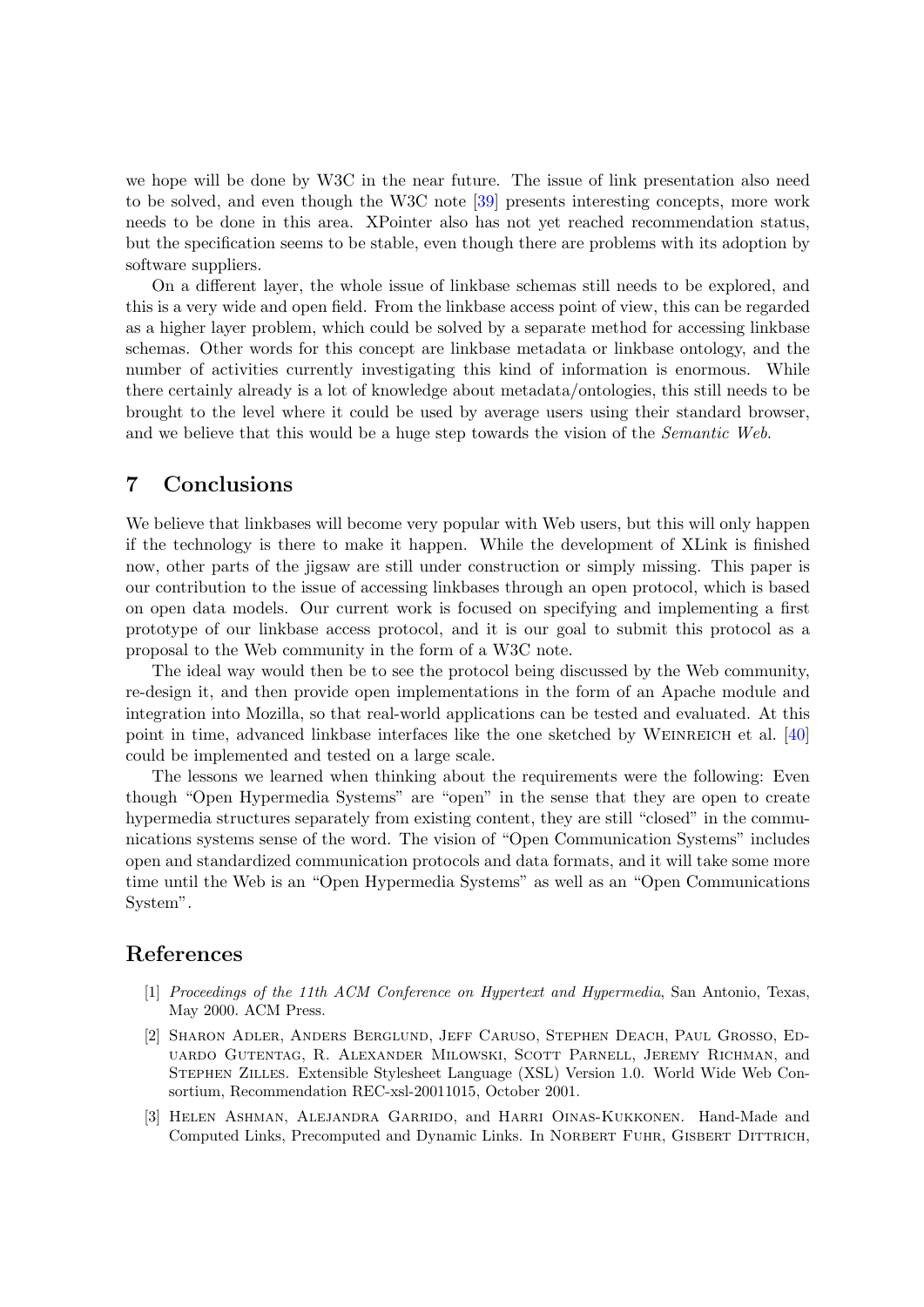<span id="page-12-0"></span>and KLAUS TOCHTERMANN, editors, *Proceedings of Hypermedia — Information Retrieval* — Multimedia 1997, pages 191–208, Dortmund, Germany, September 1997.

- [4] Tim Berners-Lee, Roy T. Fielding, and Larry Masinter. Uniform Resource Identifiers (URI): Generic Syntax. Internet draft standard RFC 2396, August 1998.
- [5] SCOTT BOAG, DON CHAMBERLIN, MARY F. FERNÁNDEZ, DANIELA FLORESCU, JONATHAN ROBIE, JÉRÔME SIMÉON, and MUGUR STEFANESCU. XQuery 1.0: An XML Query Language. World Wide Web Consortium, Working Draft WD-xquery-20011220, December 2001.
- [6] Bert Bos, H˚akon Wium Lie, Chris Lilley, and Ian Jacobs. CSS2 Specification. World Wide Web Consortium, Recommendation REC-CSS2-19980512, May 1998.
- [7] Scott Bradner. Key words for use in RFCs to Indicate Requirement Levels. Internet Best Current Practice RFC 2119, March 1997.
- [8] Tim Bray, Jean Paoli, C. M. Sperberg-McQueen, and Eve Maler. Extensible Markup Language (XML) 1.0 (Second Edition). World Wide Web Consortium, Recommendation RECxml-20001006, October 2000.
- [9] Leslie A. Carr, David C. De Roure, Wendy Hall, and Gary J. Hill. The Distributed Link Service: A Tool for Publishers, Authors and Readers. In Proceedings of the Fourth International World Wide Web Conference, pages 647–656, Boston, Massachusetts, December 1995.
- [10] James Clark. XSL Transformations (XSLT) Version 1.0. World Wide Web Consortium, Recommendation REC-xslt-19991116, November 1999.
- [11] John Cowan and Richard Tobin. XML Information Set. World Wide Web Consortium, Recommendation REC-xml-infoset-20011024, October 2001.
- [12] Hugh C. Davis. Referential Integrity of Links in Open Hypermedia Systems. In Proceedings of the 9th ACM Conference on Hypertext, pages 207–216, Pittsburgh, Pennsylvania, June 1998. ACM Press.
- [13] Hugh C. Davis. Hypertext Link Integrity. ACM Computing Surveys, 31(4), December 1999.
- [14] Hugh C. Davis, David E. Millard, Siegfried Reich, Niels Olof Bouvin, Kaj GRØNBÆK, PETER J. NÜRNBERG, LENNERT SLOTH, UFFE KOCK WIIL, and KENNETH M. Anderson. Interoperability between Hypermedia Systems: The Standardisation Work of the OHSWG. In Proceedings of the 10th ACM Conference on Hypertext, pages 201–202, Darmstadt, Germany, February 1999. ACM Press.
- [15] DAVID C. DE ROURE, NIGEL G. WALKER, and LESLIE A. CARR. Investigating Link Service Infrastructures. In Proceedings of the 11th ACM Conference on Hypertext and Hypermedia [\[1\]](#page-11-0), pages 151–160.
- [16] Steven J. DeRose, Eve Maler, and Ron Daniel. XML Pointer Language (XPointer) Version 1.0. World Wide Web Consortium, Candidate Recommendation CR-xptr-20010911, September 2001.
- [17] STEVEN J. DEROSE, EVE MALER, and DAVID ORCHARD. XML Linking Language (XLink) Version 1.0. World Wide Web Consortium, Recommendation REC-xlink-20010627, June 2001.
- [18] Samhaa El-Beltagy, Wendy Hall, David C. De Roure, and Leslie A. Carr. Linking in Context. In Proceedings of the 12th ACM Conference on Hypertext and Hypermedia [\[34\]](#page-13-0), pages 151–160.
- [19] Jon Ferraiolo. Scalable Vector Graphics (SVG) 1.0 Specification. World Wide Web Consortium, Recommendation REC-SVG-20010904, September 2001.
- [20] Roy T. Fielding, Jim Gettys, Jeffrey C. Mogul, Henrik Frystyk Nielsen, Larry Masinter, Paul J. Leach, and Tim Berners-Lee. Hypertext Transfer Protocol — HTTP/1.1. Internet proposed standard RFC 2616, June 1999.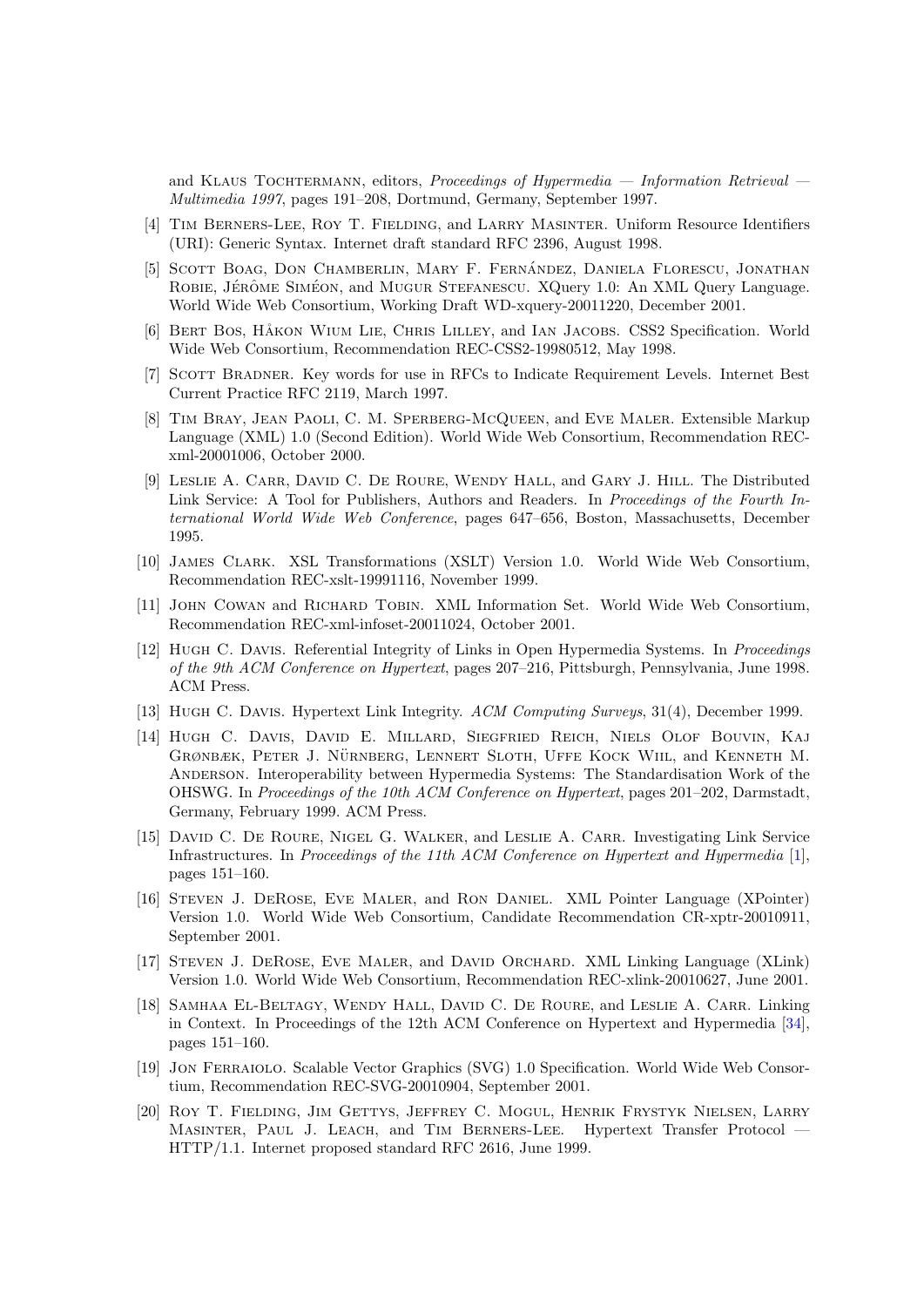- <span id="page-13-0"></span>[21] John Franks, Phillip M. Hallam-Baker, Jeffery L. Hostetler, Scott D. Lawrence, Paul J. Leach, Ari Luotonen, and Lawrence C. Stewart. HTTP Authentication: Basic and Digest Access Authentication. Internet proposed standard RFC 2617, June 1999.
- [22] Y. Goland, E. James Whitehead, A. Faizi, S. Carter, and D. Jensen. HTTP Extensions for Distributed Authoring — WebDAV. Internet proposed standard RFC 2518, February 1999.
- [23] Kaj Grønbæk, Lennert Sloth, and Niels Olof Bouvin. Open Hypermedia as User Controlled Meta Data for the Web. In Proceedings of the Nineth International World Wide Web Conference, pages 553–566, Amsterdam, Netherlands, May 2000. Elsevier.
- [24] Kaj Grønbæk, Lennert Sloth, and Peter Ørbæk. Webvise: Browser and Proxy Support for Open Hypermedia Structuring Mechanisms on the World Wide Web. In Proceedings of the Eighth International World Wide Web Conference, pages 253–267, Toronto, Canada, May 1999. Elsevier.
- [25] Kaj Grønbæk and Uffe Kock Wiil. Towards a Common Reference Architecture for Open Hypermedia. Journal of Digital Information, 1(2), 1997.
- [26] Brent Halsey and Kenneth M. Anderson. XLink and Open Hypermedia Systems: A Preliminary Investigation. In Proceedings of the 11th ACM Conference on Hypertext and Hy-permedia [\[1\]](#page-11-0), pages  $212-213$ .
- [27] Ora Lassila and Ralph R. Swick. Resource Description Framework (RDF) Model and Syntax Specification. World Wide Web Consortium, Recommendation REC-rdf-syntax-19990222, February 1999.
- [28] Dave Millard, Hugh C. Davis, and Luc Moreau. Standardizing Hypertext: Where Next for OHP? In SIEGFRIED REICH and KENNETH M. ANDERSON, editors, *Proceedings of the 6th* Workshop on Open Hypermedia Systems and Structural Computing, volume 1903 of Lecture Notes in Computer Science, pages 3–12, San Antonio, Texas, June 2000. Springer-Verlag.
- [29] LUC MOREAU and WENDY HALL. On the Expressiveness of Links in Hypertext Systems. The Computer Journal, 41(7):459–473, 1998.
- [30] Mikael Nilsson, Johan Hjelm, and Hidetaka Ohto. Composite Capability/Preference Profiles: Requirements and Architecture. World Wide Web Consortium, Working Draft WD-CCPP-ra-20000721, July 2000.
- [31] PETER J. NÜRNBERG and JOHN J. LEGGETT. A Vision for Open Hypermedia Systems. Journal of Digital Information, 1(2), 1997.
- [32] Steven Pemberton. XHTML 1.0: The Extensible HyperText Markup Language. World Wide Web Consortium, Recommendation REC-xhtml1-20000126, January 2000.
- [33] Steve Pepper and Graham Moore. XML Topic Maps (XTM) 1.0. TopicMaps.Org Specification xtm1-20010806, August 2001.
- [34] Proceedings of the 12th ACM Conference on Hypertext and Hypermedia, Århus, Denmark, August 2001. ACM Press.
- [35] Eric Rescorla. HTTP over TLS. Internet informational RFC 2818, May 2000.
- [36] PAUL THISTLEWAITE. Automatic Construction and Management of Large Open Webs. Information Processing and Management, 33(2):161–173, 1997.
- [37] JANET VERBYLA. Unlinking the Link. ACM Computing Surveys, 31(4), December 1999.
- [38] Fabio Vitali. Versioning hypermedia. ACM Computing Surveys, 31(4), December 1999.
- [39] Norman Walsh. XML Linking and Style. World Wide Web Consortium, Note NOTE-xmllink-style-20010605, June 2001.
- [40] Harald Weinreich, Hartmut Obendorf, and Winfried Lamersdorf. The Look of the Link — Concepts for the User Interface of Extended Hyperlinks. In Proceedings of the 12th ACM Conference on Hypertext and Hypermedia [34], pages 19–28.